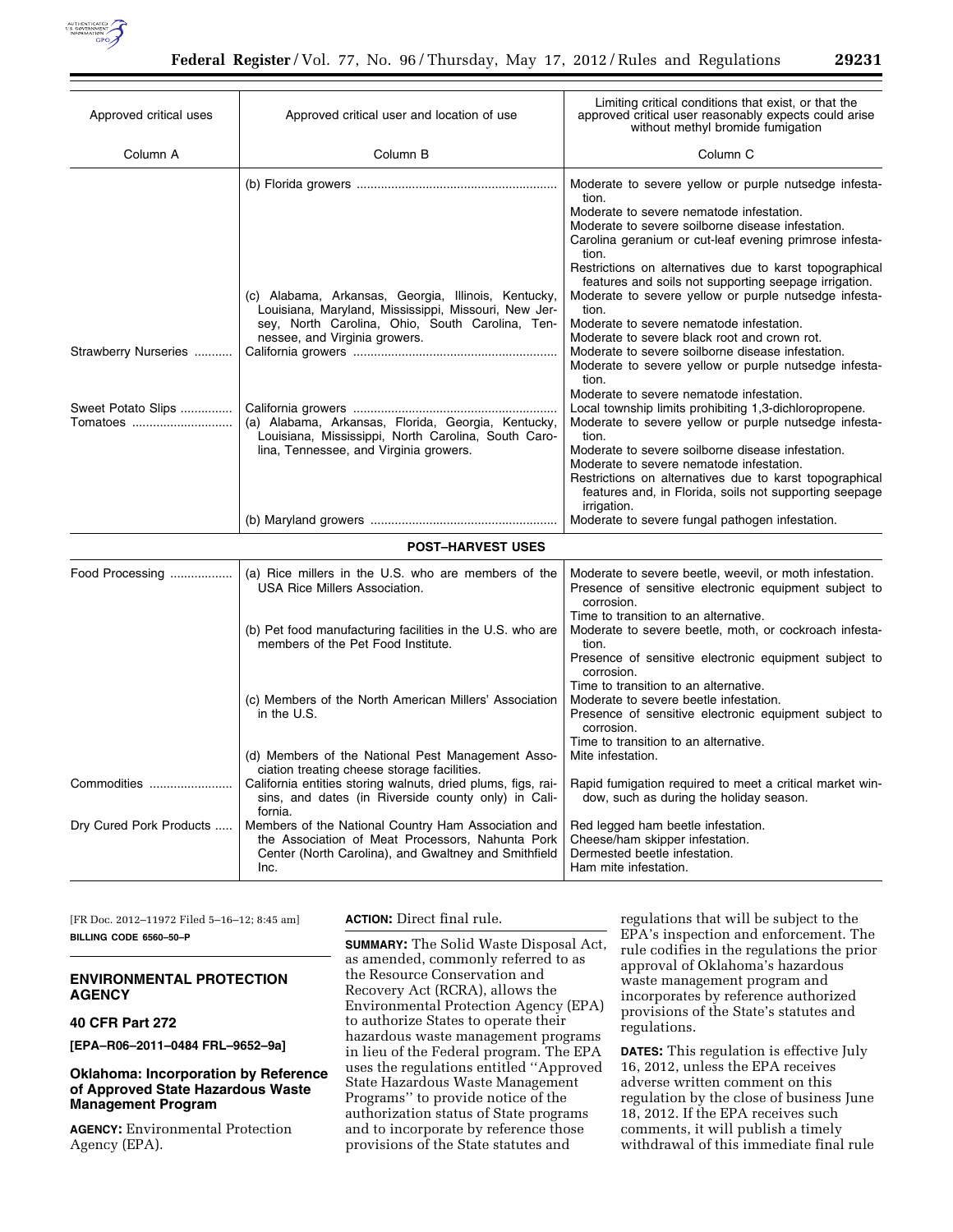in the **Federal Register** informing the public that this rule will not take effect. The Director of the Federal Register approves this incorporation by reference as of July 16, 2012 in accordance with 5 U.S.C. 552(a) and 1 CFR part 51.

**ADDRESSES:** Submit your comments by one of the following methods:

1. *Federal eRulemaking Portal: [http://](http://www.regulations.gov) [www.regulations.gov](http://www.regulations.gov)*. Follow the on-line instructions for submitting comments.

2. *Email: [patterson.alima@epa.gov.](mailto:patterson.alima@epa.gov)* 

3. *Mail:* Alima Patterson, Region 6, Regional Authorization Coordinator, or Julia Banks, State/Tribal Oversight Section (6PD–O), Multimedia Planning and Permitting Division, EPA Region 6, 1445 Ross Avenue, Dallas, Texas 75202– 2733.

4. *Hand Delivery or Courier:* Deliver your comments to Alima Patterson, Region 6, Regional Authorization Coordinator, State/Tribal Oversight Section (6PD–O), Multimedia Planning and Permitting Division, EPA Region 6, 1445 Ross Avenue, Dallas, Texas 75202– 2733.

*Instructions:* Direct your comments to Docket ID No. EPA–R06–RCRA–2011– 0484. EPA's policy is that all comments received will be included in the public docket without change, including personal information provided, unless the comment includes information claimed to be Confidential Business Information (CBI) or other information whose disclosure is restricted by statute. Do not submit information that you consider to be CBI or otherwise protected through *[www.regulations.gov](http://www.regulations.gov)*, or email. The Federal *[www.regulations.gov](http://www.regulations.gov)* Web site is an ''anonymous access'' system, which means the EPA will not know your identity or contact information unless you provide it in the body of your comment. If you send an email comment directly to the EPA without going through *[www.regulations.gov](http://www.regulations.gov)*, your email address will be automatically captured and included as part of the comment that is placed in the public docket and made available on the Internet. If you submit an electronic comment, the EPA recommends that you include your name and other contact information in the body of your comment and with any disk or CD–ROM you submit. If the EPA cannot read your comment due to technical difficulties, and cannot contact you for clarification, the EPA may not be able to consider your comment. Electronic files should avoid the use of special characters, any form of encryption, and be free of any defects or viruses. (For additional information about the EPA's public docket, visit the EPA Docket Center

homepage at *[http://www.spa.gov/](http://www.spa.gov/epahome/dockets.htm)  [epahome/dockets.htm](http://www.spa.gov/epahome/dockets.htm)*).

You can view and copy the documents that form the basis for this codification and associated publicly available materials from 8:30 a.m. to 4:00 p.m. Monday through Friday at the following location: EPA Region 6, 1445 Ross Avenue, Dallas, Texas, 75202– 2733, phone number (214) 665–8533 or (214) 665–8178. Interested persons wanting to examine these documents should make an appointment with the office at least two weeks in advance.

**FOR FURTHER INFORMATION CONTACT:**  Alima Patterson, Region 6 Regional Authorization Coordinator or Julia Banks, Codification Coordinator, State/ Tribal Oversight Section (6PD–O), Multimedia Planning and Permitting Division, (214) 665–8533 or (214) 665– 8178, EPA Region 6, 1445 Ross Avenue, Dallas, Texas 75202–2733, and email address *[patterson.alima@epa.gov](mailto:patterson.alima@epa.gov)* or *[banks.Julia@epa.gov.](mailto:banks.Julia@epa.gov)* 

#### **SUPPLEMENTARY INFORMATION:**

## **A. What is codification?**

Codification is the process of placing a State's statutes and regulations that comprise the State's authorized hazardous waste management program into the Code of Federal Regulations (CFR). Section 3006(b) of RCRA, as amended, allows the Environmental Protection Agency (EPA) to authorize State hazardous waste management programs to operate in lieu of the Federal hazardous waste management regulatory program. The EPA codifies its authorization of State programs in 40 CFR part 272 and incorporates by reference State statutes and regulations that the EPA will enforce under sections 3007 and 3008 of RCRA and any other applicable statutory provisions.

The incorporation by reference of State authorized programs in the CFR should substantially enhance the public's ability to discern the current status of the authorized State program and State requirements that can be Federally enforced. This effort provides clear notice to the public of the scope of the authorized program in each State.

### **B. What is the history of the authorization and codification of Oklahoma's hazardous waste management program?**

Oklahoma initially received Final authorization effective January 10, 1985, (49 FR 50362) to implement its Base Hazardous Waste Management program. Subsequently, the EPA approved additional program revision applications effective on June 18, 1990 (55 FR 14280), November 27, 1990 (55

FR 39274), June 3, 1991 (56 FR 13411), November 19, 1991 (56 FR 47675), November 29, 1993 (58 FR 50854), December 21, 1994 (59 FR 51116), April 27, 1995 (60 FR 2699), March 14, 1997 (62 FR 12100), July 14, 1998 (63 FR 23673), November 23, 1998 (63 FR 50528), February 8, 1999 (63 FR 67800), March 30, 2000 (65 FR 16528), July 10, 2000 (65 FR 29981) March 5, 2001 (66 FR 28), June 9, 2003 (68 FR 17308), April 6, 2009 (74 FR 5994), and May 6, 2011 (76 FR 18927). The EPA incorporated by reference Oklahoma's then authorized hazardous waste program effective December 13, 1993 (58 FR 52679), July 14, 1998 (63 FR 23673), October 25, 1999 (64 FR 46567), October 27, 2003 (68 FR 51488), and August 27, 2010 (75 FR 36546). In this document, the EPA is revising Subpart LL of 40 CFR part 272 to include the authorization revision actions effective April 6, 2009 (74 FR 5994) and June 6, 2011 (76 FR 18927).

#### **C. What codification decisions have we made in this rule?**

The purpose of this **Federal Register**  document is to codify Oklahoma's base hazardous waste management program revisions RCRA Clusters XVII through XVIII. The EPA provided notices and opportunity for comments on the Agency's decisions to authorize the Oklahoma program, and the EPA is not now reopening the decisions, nor requesting comments, on the Oklahoma authorizations as published in the **Federal Register** notices specified in Section B of this document.

This document incorporates by reference Oklahoma's hazardous waste statutes and regulations and clarifies which of these provisions are included in the authorized and Federally enforceable program. By codifying Oklahoma's authorized program and by amending the Code of Federal Regulations, the public will be more easily able to discern the status of Federally approved requirements of the Oklahoma hazardous waste management program.

The EPA is incorporating by reference the Oklahoma authorized hazardous waste program in subpart LL of 40 CFR part 272. Section 272.1851 incorporates by reference Oklahoma's authorized hazardous waste statutes and regulations. Section 272.1851 also references the statutory provisions (including procedural and enforcement provisions) which provide the legal basis for the State's implementation of the hazardous waste management program, the Memorandum of Agreement, the Attorney General's Statements and the Program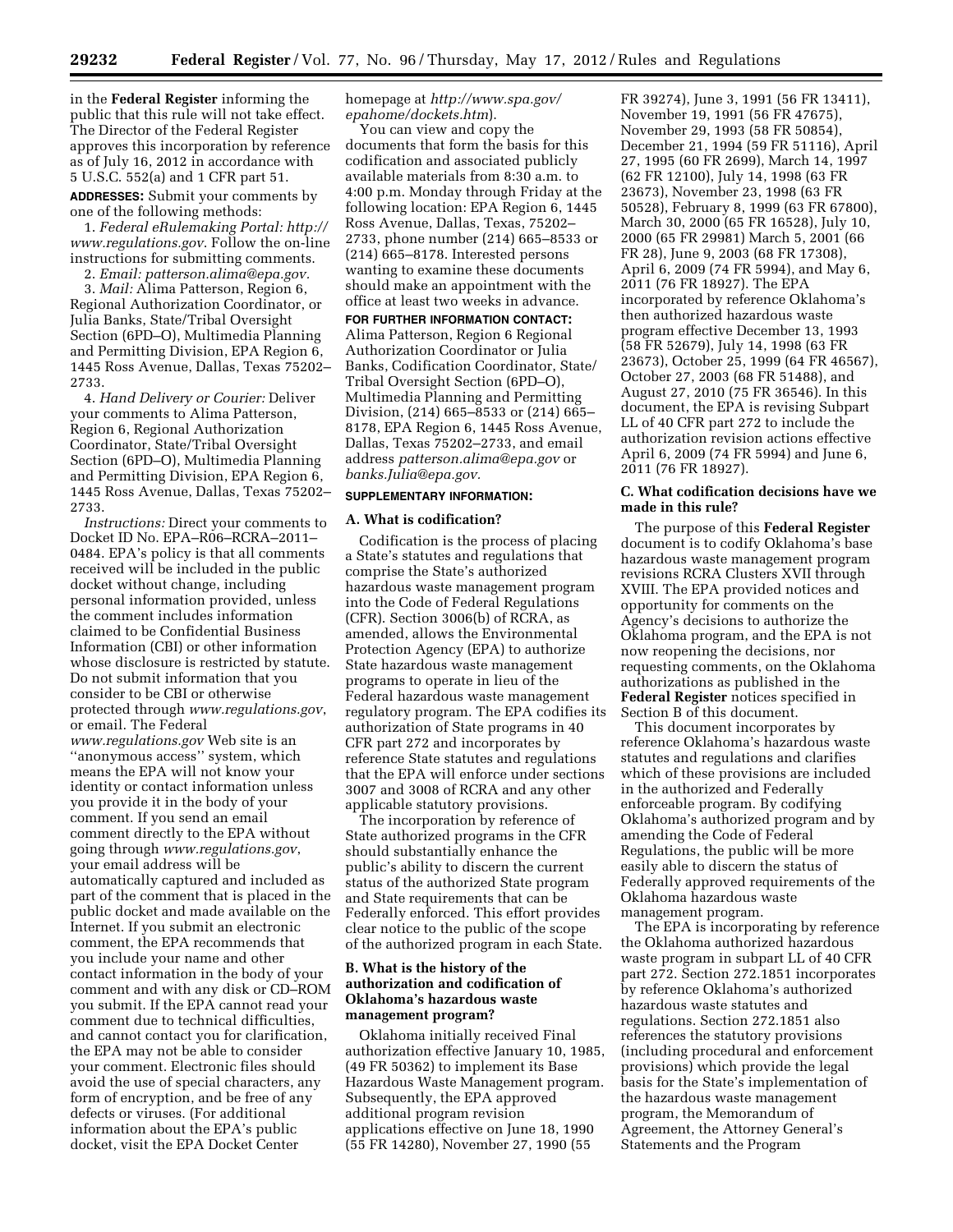Description, which are approved as part of the hazardous waste management program under Subtitle C of RCRA.

## **D. What is the effect of Oklahoma's codification on enforcement?**

The EPA retains its authority under statutory provisions, including but not limited to, RCRA sections 3007, 3008, 3013 and 7003, and other applicable statutory and regulatory provisions to undertake inspections and enforcement actions and to issue orders in authorized States. With respect to these actions, the EPA will rely on Federal sanctions, Federal inspection authorities, and Federal procedures rather than any authorized State analogues to these provisions. Therefore, the EPA is not incorporating by reference such particular, approved Oklahoma procedural and enforcement authorities. Section 272.1851(c)(2) of 40 CFR lists the statutory provisions which provide the legal basis for the State's implementation of the hazardous waste management program, as well as those procedural and enforcement authorities that are part of the State's approved program, but these are not incorporated by reference.

#### **E. What State provisions are not part of the codification?**

The public needs to be aware that some provisions of Oklahoma's hazardous waste management program are not part of the Federally authorized State program. These non-authorized provisions include:

(1) Provisions that are not part of the RCRA subtitle C program because they are ''broader in scope'' than RCRA subtitle C (see 40 CFR 271.1(i));

(2) Federal rules for which Oklahoma is not authorized, but which have been incorporated into the State regulations because of the way the State adopted Federal regulations by reference.

State provisions that are ''broader in scope'' than the Federal program are not part of the RCRA authorized program and the EPA will not enforce them. Therefore, they are not incorporated by reference in 40 CFR part 272. For reference and clarity, 40 CFR 272.1851(c)(3) lists the Oklahoma regulatory provisions which are ''broader in scope'' than the Federal program and which are not part of the authorized program being incorporated by reference. ''Broader in scope'' provisions cannot be enforced by the EPA; the State, however, may enforce such provisions under State law.

Oklahoma has adopted but is not authorized for the Federal rules published in the **Federal Register** on October 5, 1990 (55 FR 40834); February 1, 1991 (56 FR 3978); February 13, 1991 (56 FR 5910); April 2, 1991 (56 FR 13406); May 1, 1991 (56 FR 19951); December 23, 1991 (56 FR 66365); June 29, 1995 (60 FR 33912), May 26, 1998 (63 FR 28556), June 14, 2005 (70 FR 34538), August 1, 2005 (70 FR 44150). Therefore, these Federal amendments included in Oklahoma's adoption by reference at 252:205–3–2(b) through 252:205–3–2(m) of the Oklahoma Administrative Code, are not part of the State's authorized program and are not part of the incorporation by reference addressed by this **Federal Register**  document.

With respect to any requirement pursuant to the Hazardous and Solid Waste Amendments of 1984 (HSWA) for which the State has not yet been authorized, the EPA will continue to enforce the Federal HSWA standards until the State is authorized for these provisions.

### **F. What will be the effect of Federal HSWA requirements on the codification?**

The EPA is not amending 40 CFR part 272 to include HSWA requirements and prohibitions that are implemented by the EPA. Section 3006(g) of RCRA provides that any HSWA requirement or prohibition (including implementing regulations) takes effect in authorized and not authorized States at the same time. A HSWA requirement or prohibition supersedes any less stringent or inconsistent State provision which may have been previously authorized by the EPA (50 FR 28702, July 15, 1985). The EPA has the authority to implement HSWA requirements in all States, including authorized States, until the States become authorized for such requirement or prohibition. Authorized States are required to revise their programs to adopt the HSWA requirements and prohibitions, and then to seek authorization for those revisions pursuant to 40 CFR part 271.

Instead of amending the 40 CFR part 272 every time a new HSWA provision takes effect under the authority of RCRA section 3006(g), the EPA will wait until the State receives authorization for its analog to the new HSWA provision before amending the State's 40 CFR part 272 incorporation by reference. Until then, persons wanting to know whether a HSWA requirement or prohibition is in effect should refer to 40 CFR 271.1(j), as amended, which lists each such provision.

Some existing State requirements may be similar to the HSWA requirement implemented by the EPA. However, until the EPA authorizes those State

requirements, the EPA can only enforce the HSWA requirements and not the State analogs. The EPA will not codify those State requirements until the State receives authorization for those requirements.

#### **G. Statutory and Executive Order Reviews**

The Office of Management and Budget (OMB) has exempted this action from the requirements of Executive Order 12866 (58 FR 51735, October 4, 1993), and therefore this action is not subject to review by OMB. The reference to Executive Order 13563 (76 FR 3821, January 21, 2011) is also exempt from review under Executive order 12866 (56 FR 51735, October 4, 1993). This rule incorporates by reference Oklahoma's authorized hazardous waste management regulations and imposes no additional requirements beyond those imposed by State law. Accordingly, I certify that this action will not have a significant economic impact on a substantial number of small entities under the Regulatory Flexibility Act (5 U.S.C. 601 *et seq.*). Because this rule merely incorporates by reference certain existing State hazardous waste management program requirements which the EPA already approved under 40 CFR part 271, and with which regulated entities must already comply, it does not contain any unfunded mandate or significantly or uniquely affect small governments, as described in the Unfunded Mandates Reform Act of 1995 (Pub. L. 104B–4).

This action will not have substantial direct effects on the States, on the relationship between the national government and the States, or on the distribution of power and responsibilities among the various levels of government, as specified in Executive Order 13132 (64 FR 43255, August 10, 1999), because it merely incorporates by reference existing authorized State hazardous waste management program requirements without altering the relationship or the distribution of power and responsibilities established by RCRA. This action also does not have Tribal implications within the meaning of Executive Order 13175 (65 FR 67249, November 6, 2000).

This action also is not subject to Executive Order 13045 (62 FR 19885, April 23, 1997), because it is not economically significant and it does not make decisions based on environmental health or safety risks. This rule is not subject to Executive Order 13211, ''Actions Concerning Regulations That Significantly Affect Energy Supply, Distribution, or Use'' (66 FR 28355, May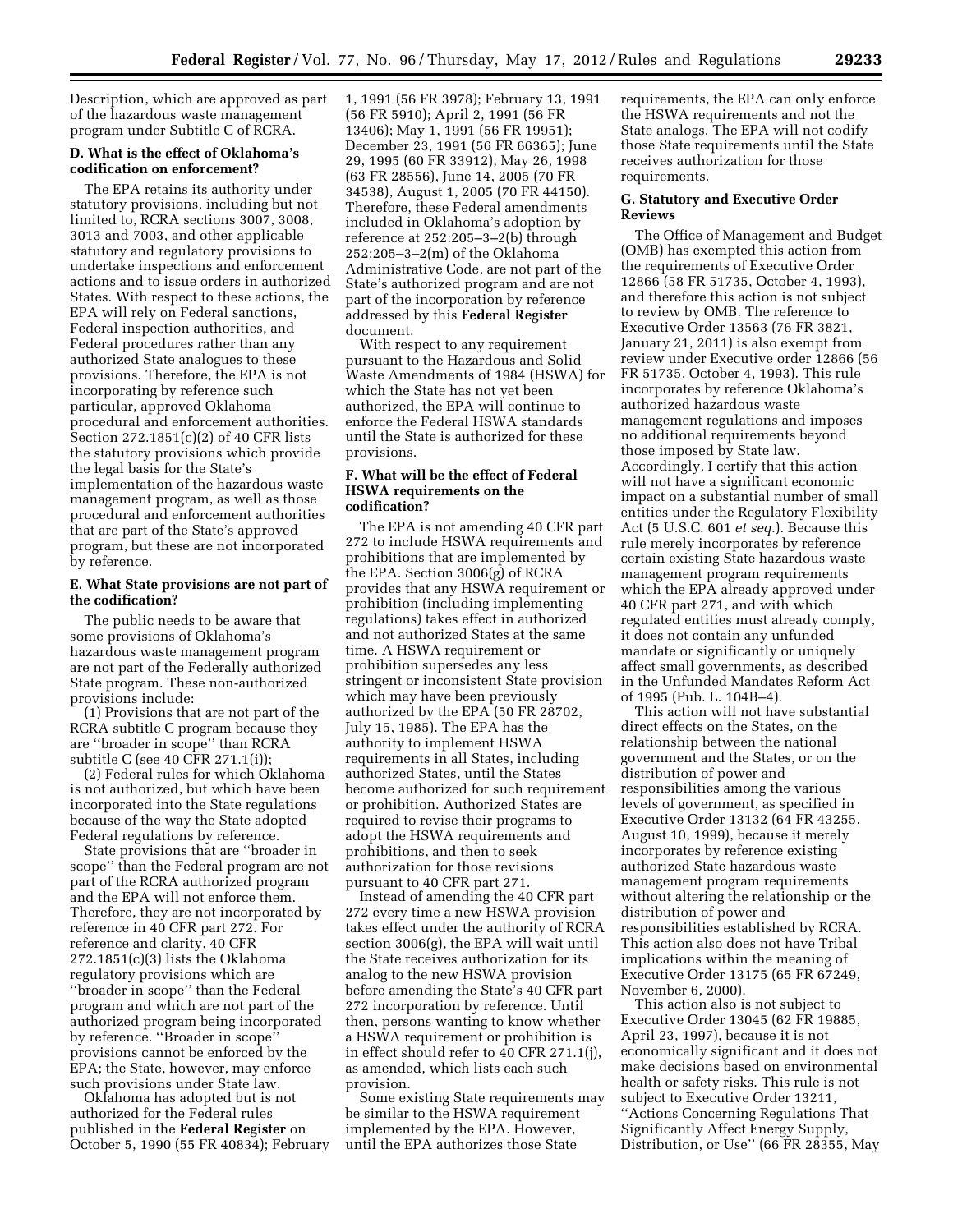22, 2001), because it is not a significant regulatory action under Executive Order 12866.

The requirements being codified are the result of Oklahoma's voluntary participation in the EPA's State program authorization process under RCRA Subtitle C. Thus, the requirements of section 12(d) of the National Technology Transfer and Advancement Act of 1995 (15 U.S.C. 272 note) do not apply. As required by section 3 of Executive Order 12988 (61 FR 4729, February 7, 1996), in issuing this rule, the EPA has taken the necessary steps to eliminate drafting errors and ambiguity, minimize potential litigation, and provide a clear legal standard for affected conduct. The EPA has complied with Executive Order 12630 (53 FR 8859, March 15, 1988) by examining the takings implications of the rule in accordance with the ''Attorney General's Supplemental Guidelines for the Evaluation of Risk and Avoidance of Unanticipated Takings'' issued under the executive order. This rule does not impose an information collection burden under the provisions of the Paperwork Reduction Act of 1995 (44 U.S.C. 3501 *et seq.*).

The Congressional Review Act, 5 U.S.C. 801 *et seq.,* as amended by the Small Business Regulatory Enforcement Fairness Act of 1996, generally provides that before a rule may take effect, the agency promulgating the rule must submit a rule report, which includes a copy of the rule, to each House of the Congress and to the Comptroller General of the United States. The EPA will submit a report containing this document and other required information to the U.S. Senate, the U.S. House of Representatives, and the Comptroller General of the United States prior to publication in the **Federal Register**. A major rule cannot take effect until 60 days after it is published in the **Federal Register**. This action is not a ''major rule'' as defined by 5 U.S.C. 804(2). This action will be effective July 16, 2012.

#### **List of Subjects in 40 CFR Part 272**

Environmental protection, Administrative practice and procedure, Confidential business information, Hazardous waste, Hazardous waste transportation, Incorporation by reference, Indian lands, Intergovernmental relations, Penalties, Reporting and recordkeeping requirements, Water pollution control, Water supply.

**Authority:** This action is issued under the authority of Sections 2002(a), 3006 and 7004(b) of the Solid Waste Disposal Act as amended, 42 U.S.C. 6912(a), 6926, 6974(b).

Dated: March 16, 2012. **Al Armendariz,** 

*Regional Administrator, Region 6.* 

For the reasons set forth in the preamble, 40 CFR part 272 is amended as follows:

## **PART 272—APPROVED STATE HAZARDOUS WASTE MANAGEMENT PROGRAMS**

■ 1. The authority citation for part 272 continues to read as follows:

**Authority:** Sections 2002(a), 3006, and 7004(b) of the Solid Waste Disposal Act, as amended by the Resource Conservation and Recovery Act, as amended, 42 U.S.C. 6912(a), 6926, and 6974(b).

■ 2. Revise § 272.1851 to read as follows:

#### **§ 272.1851 Oklahoma State-administered program: Final authorization.**

(a) Pursuant to section 3006(b) of RCRA, 42 U.S.C. 6926(b), the EPA granted Oklahoma final authorization for the following elements as submitted to EPA in Oklahoma's base program application for final authorization which was approved by EPA effective on January 10, 1985. Subsequent program revision applications were approved effective on June 18, 1990, November 27, 1990, June 3, 1991, November 19, 1991, November 29, 1993, December 21, 1994, April 27, 1995, March 14, 1997, July 14, 1998 and November 23, 1998, February 8, 1999, March 30, 2000, July 10, 2000, March 5, 2001, June 9, 2003, April 6, 2009, and May 6, 2011.

(b) The State of Oklahoma has primary responsibility for enforcing its hazardous waste management program. However, EPA retains the authority to exercise its inspection and enforcement authorities in accordance with sections 3007, 3008, 3013, 7003 of RCRA, 42 U.S.C. 6927, 6928, 6934, 6973, and any other applicable statutory and regulatory provisions, regardless of whether the State has taken its own actions, as well as in accordance with other statutory and regulatory provisions.

(c) *State Statutes and Regulations.* (1) The Oklahoma statutes and regulations cited in paragraph  $(c)(1)(i)$  of this section are incorporated by reference as part of the hazardous waste management program under subtitle C of RCRA, 42 U.S.C. 6921 *et seq.* The Director of the Federal Register approves this incorporation by reference in accordance with 5 U.S.C. 552(a) and 1 CFR part 51. You may obtain copies of the Oklahoma regulations that are incorporated by reference in this

paragraph from the State's Office of Administrative Rules, Secretary of State, P.O. Box 53390, Oklahoma City, OK 73152–3390; Phone number: 405–521– 4911; Web site: *[www.sos.state.ok.us/](http://www.sos.state.ok.us/oar/oar_welcome.htm) oar/oar*\_*[welcome.htm.](http://www.sos.state.ok.us/oar/oar_welcome.htm)* The statutes are available from West Publishing Company, 610 Opperman Drive, P.O. Box 64526, St. Paul, Minnesota 55164– 0526; Phone: 1–800–328–4880; Web site: *[http://west.thomson.com.](http://west.thomson.com)* You may inspect a copy at EPA Region 6, 1445 Ross Avenue, Dallas, Texas 75202 (Phone number (214) 665–8533), or at the National Archives and Records Administration (NARA). For information on the availability of this material at NARA, call 202–741–6030, or go to: *[http://www.archives.gov/](http://www.archives.gov/federal-register/cfr/ibr-locations.html) [federal-register/cfr/ibr-locations.html.](http://www.archives.gov/federal-register/cfr/ibr-locations.html)* 

(i) The binder entitled ''EPA Approved Oklahoma Statutory and Regulatory Requirements Applicable to the Hazardous Waste Management Program'', dated May 2011.

(ii) [Reserved]

(2) The following provisions provide the legal basis for the State's implementation of the hazardous waste management program, but they are not being incorporated by reference and do not replace Federal authorities:

(i) Oklahoma Environmental Crimes Act, as amended through July 1, 2009, 21 Oklahoma Statutes (O.S.), Sections 1230.1 *et seq.* 

(ii) Oklahoma Open Meetings Act, as amended through July 1, 2009, 25 Oklahoma Statutes (O.S.), Sections 301 *et seq.* 

(iii) Oklahoma Statutes, Title 27A, ''Environment and Natural Resources'', as amended through July 1, 2009: Chapter 1, ''Oklahoma Environmental Quality Act'', Sections 1–1–101 *et seq.;*  Chapter 2, ''Oklahoma Environmental Quality Code'', Sections 2–2–101, 2–2– 104, 2–2–201, 2–3–101(F)(1), 2–3–104, 2–3–202, 2–3–501, 2–3–502, 2–3–503, 2–3–504; ''Oklahoma Hazardous Waste Management Act'', Sections 2–7–102, 2– 7–104, 2–7–105 (except 2–7–105(27), 2– 7–105(29) and 2–7–105(34)), 2–7–106, 2–7–107, 2–7–108(B)(2), 2–7–109, 2–7– 110(A), 2–7–111(C)(2)(b) and (c), 2–7– 111(C)(3), 2–7–113.1, 2–7–115, 2–7–  $116(A), 2-7-116(G), 2-7-116(H)(1), 2-$ 7–117, 2–7–123, 2–7–126, 2–7–129, 2– 7–130, 2–7–131, 2–7–132, and 2–7–133; ''Oklahoma Uniform Environmental Permitting Act'', Sections 2–14–101 *et seq.* 

(iv) Oklahoma Open Records Act, as amended through July 1, 2009, 51 Oklahoma Statutes (O.S.), Sections 24A.1 *et seq.* 

(v) Oklahoma Administrative Procedures Act, as amended through